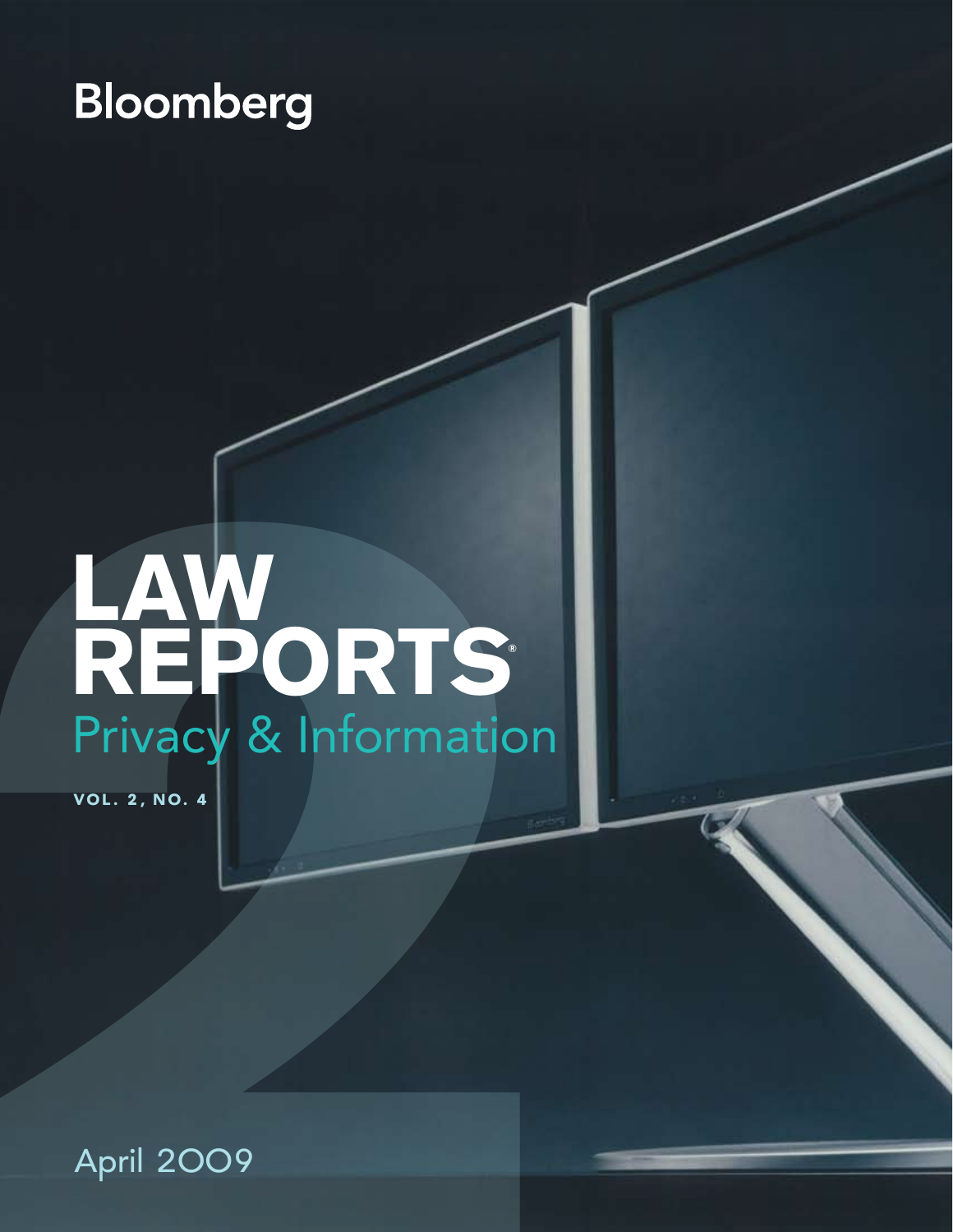## **BLOOMBERG LAW REPORTS® Privacy & Information**

**a BLOOMBERG LAW™ publication**

**BLOOMBERG LAW REPORTS®—Privacy & Information is one in the comprehensive set of analytical reports from BLOOMBERG LAW™. For more information about BLOOMBERG LAW™ or the BLOOMBERG PROFESSIONAL® service, call:**

**In the US +1 212 617 6569**

**In EMEA +44 20 7330 7500**

**In Asia +852 2977 6407**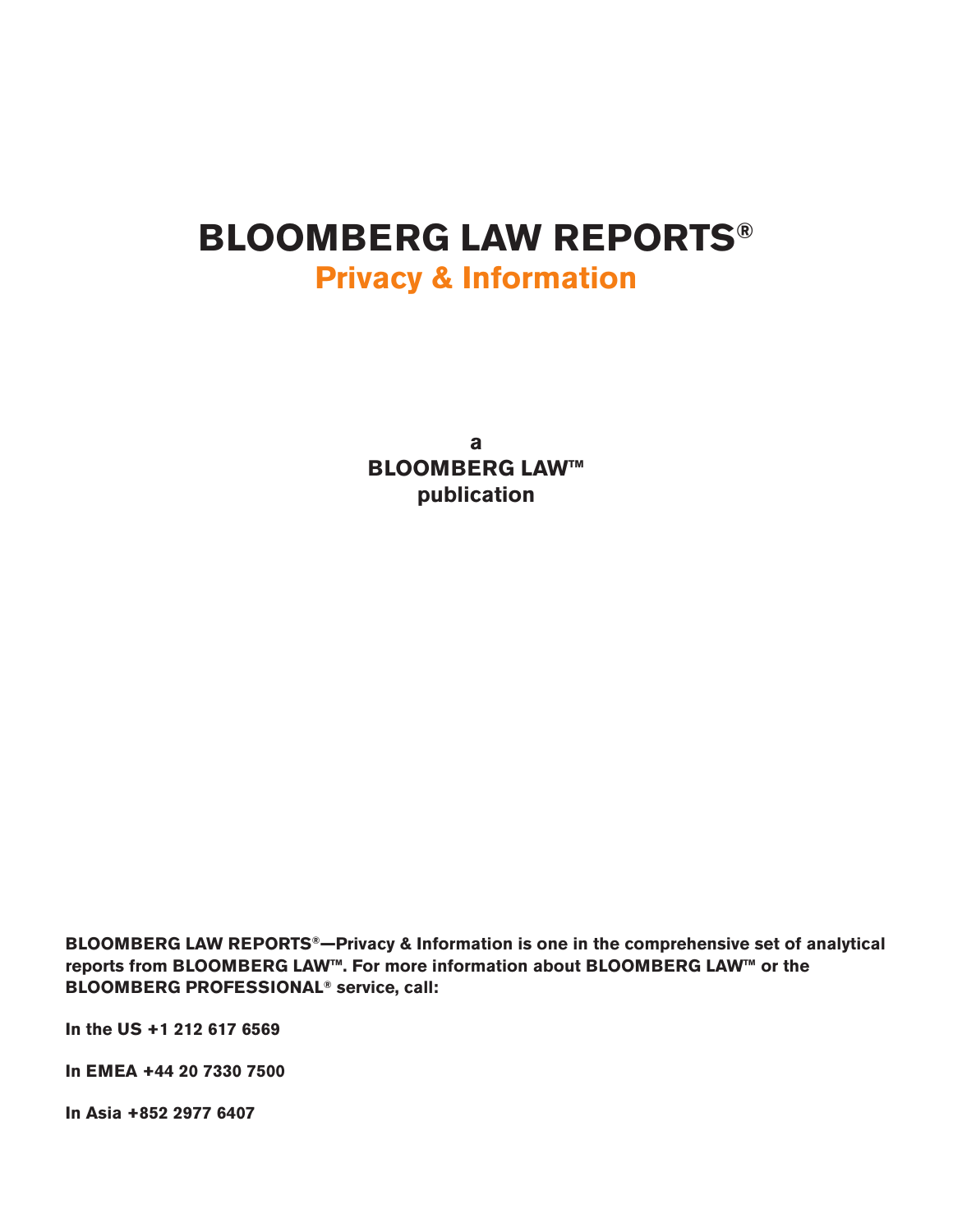# **Featured Article**

### **Health Care Privacy and Security Law Reform in the American Recovery and Reinvestment Act: Sweeping Changes for the Health Care Sector**

Contributed by Linda A. Malek and Jay D. Meisel, Moses & Singer LLP

The historically slow adoption of electronic health records and personal health records by health care providers and individuals<sup>1</sup> just received a shot in the arm with \$19 billion in stimulus money authorized by the recently enacted American Recovery and Reinvestment Act ("ARRA") to boost the implementation of health information technology. But will this "medicine" prove to be too much for a health care sector that already feels overburdened by privacy and security regulation? Lawmakers used this infusion of federal dollars into the health care sector as an opportunity to also make reforms to health care privacy and security law that privacy advocates had championed over the past few years. Given the expectation of expanded use of electronic and personal health records emanating from the spending authorized by ARRA, Congress and the Obama Administration included provisions in ARRA to make federal law more responsive to the challenges that the expanded use of electronic and personal health records will undoubtedly present.<sup>[2](#page-5-1)</sup>

ARRA includes health information breach notification provisions and substantial changes to the Health Insurance Portability and Accountability Act (HIPAA). Privacy advocates view these changes as necessary to bring federal privacy and security law up to speed with recent developments in health care technology. Many providers, insurers and other businesses involved in the health care sector believe that these changes will result in the addition of unnecessary layers of complexity and regulation to their infrastructure and personnel administration. Both sides have valid arguments. An individual's health information should not be vulnerable in an era when the electronic transmission of sensitive information is susceptible to various security threats. However, in practice, some aspects of ARRA's health care privacy and security reform may prove to be quite burdensome, as the costs of certain provisions of the legislation may be significant.

This article will discuss the new provisions in federal law that increase privacy and security protections, such as those that require notification in the event of a breach of unsecured health information and that amend HIPAA with respect to business associates, covered entities that use electronic health records, marketing, stepped-up enforcement and other aspects of the HIPAA Privacy and Security Rules. It will also examine some of the tensions and burdens these new provisions may create. This article will recommend steps to take for entities affected by the new breach notification and HIPAA provisions in order to comply with changes to the law.

### **Security Breach Notification**

ARRA mandates that a HIPAA covered entity that "accesses, maintains, retains, modifies, records, stores, destroys, or otherwise holds, uses or discloses unsecured protected health information" which discovers a breach of such information must notify each individual directly affected by such breach.<sup>[3](#page-5-2)</sup> Unsecured protected health information, according to ARRA, means protected health information that is not secured through a technology or methodology that the Department of Health and Human Services (HHS) has stated renders the protected health information unusable, unreadable or indecipherable to unauthorized individuals[.4](#page-5-3) HHS must issue guidance within 60 days after the enactment of ARRA that identifies technologies and methodologies satisfying this requirement.<sup>5</sup> This guidance should inform covered entities as to the adequacy of their existing security infrastructures with respect to securing protected health information and whether changes need to be made to such infrastructures.

The notification to individuals must include, among other things: (1) the description and, if known, date of the breach; (2) steps an individual should take to protect against harm which may result from the breach and (3) a brief description of what the covered entity involved is doing to investigate the breach, to mitigate losses, and to protect against any further breaches.<sup>6</sup> The new law also requires that business associates of HIPAA covered entities notify affected covered entities following the discovery of a breach by the business associate, and include in the notification the identification of each affected individual.<sup>7</sup>

ARRA also imposes notification requirements on vendors of personal health records, such as Google or Microsoft, and other non-HIPAA covered entities, such as a third party service provider that provides software support services. Specifically, any such vendors that discover a breach in security of an unsecured personal health record that is a personal health record maintained or offered by such vendor or entity must notify each individual who is a citizen or resident of the United States and whose unsecured personal health record information was acquired by an unauthorized person as a result of such a breach in security.<sup>[8](#page-5-7)</sup> The notification must include the same elements as described above for HIPAAcovered entities[.9](#page-5-8) This is an important addition to federal privacy law, since, in the past, there were no regulations governing personal health record vendors which were not covered entities or business associates.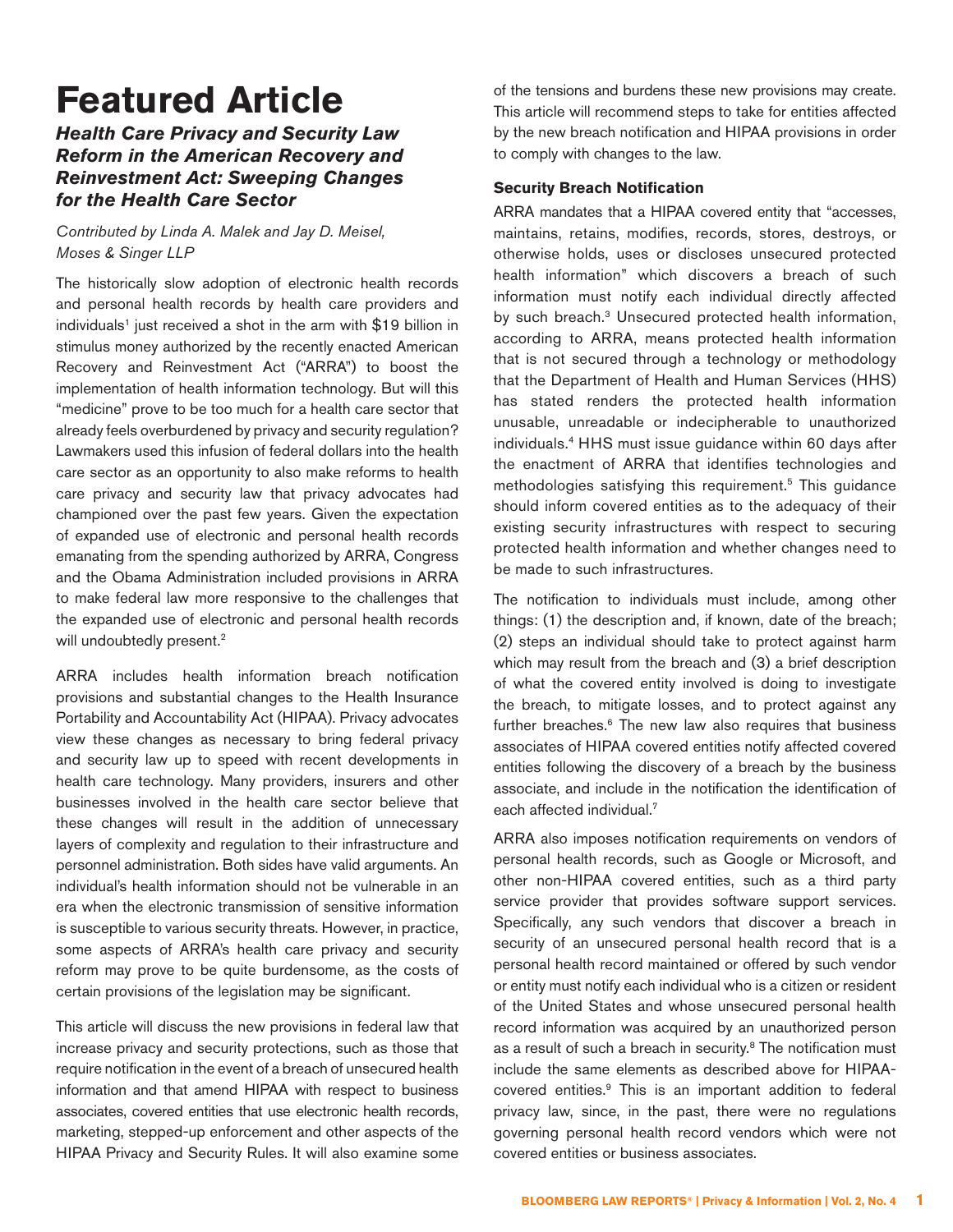The new law also requires that after a breach occurs which affects more than five hundred individuals, a HIPAA covered entity must notify HHS and prominent media outlets.<sup>[10](#page-5-9)</sup> In turn, HHS will post on its website a list that identifies each covered entity involved in a particular breach[.11](#page-5-10) With respect to vendors of personal health records and other non-HIPAA covered entities, these vendors or entities must notify the Federal Trade Commission in the event of a security breach of health records.<sup>12</sup>

HIPAA-covered entities and vendors of personal health records have sixty days from the discovery of a breach to notify affected individuals. Business associates of HIPAA covered entities and other non-HIPAA covered entities have sixty days from the discovery of the breach to notify the appropriate covered entity or personal health record vendor.<sup>13</sup>

HHS must promulgate interim final regulations no later than 180 days after the enactment date of ARRA. The breach notification provisions shall become effective 30 days after such regulations are published.<sup>14</sup>

While over forty-five states currently have security breach notification laws, few include notification obligations specific to situations in which health information is compromised.[15](#page-5-14) Usually, security breach notification laws focus only on breaches of personal identification and financial information. However, ARRA broadens the scope of notification obligations for any entity dealing with health information either covered by HIPAA, in electronic format or both. In some cases, a breach of even paper records that contain unsecured protected health information may trigger notification requirements. Also, the sixty day notification period is a departure from most state security breach regulations that generally require notification only within a reasonable amount of time[.16](#page-5-15) ARRA preempts state law in the same way HIPAA does; generally ARRA supersedes any contrary state law, so if a state breach notification provision runs contrary to ARRA, it is now void.[17](#page-5-16) However, a state law that is more stringent with respect to security breach notification obligations should still remain effective.

In some ways, the security breach notification provisions are not a significant departure from existing state security breach notification provisions. The threshold for notification of a breach and the elements a notification must contain are similar to already promulgated state regulations, so businesses dealing with health information that have adequate security infrastructures and policies in place may only need to update their existing business practices. Businesses would only need to ensure that the security of health information, along with basic personal and financial information, is now included as an element of their breach notification policies. Still, the notification provisions are viewed as problematic by some in the health care industry. For instance, John Houston, Vice President of Information Security and Privacy at the University of Pittsburgh Medical Center testified at a January 2009 Senate Judiciary Committee hearing that he had "serious concerns about the privacy components of [ARRA].["18](#page-5-17) He said that, for example, he was concerned "that there will be a limited practical benefit associated with the web site posting or media notice [requirement], in relation to the associated effort…Further, it would appear that the purpose of reporting breaches is punitive, rather than serving a constructive purpose."[19](#page-5-18) Another concern with the security breach notification provisions is that, because HHS has not yet issued guidance or final regulations as to how an entity must secure health information to comply with ARRA, it is too soon to determine whether the law will add undue complexity and costs to health care entities' storage, maintenance and provision of individuals' health information.

### **Changes to HIPAA**

ARRA makes the most significant changes to federal health care privacy law since the promulgation of the Administrative Simplification provisions of HIPAA in statute in 1996 and the complementary privacy and security regulations enacted in 2000. It amends the HIPAA Privacy and Security Rules, affecting both HIPAA-covered entities and business associates.

Starting in February 2010, ARRA will subject business associates to many of the health information protection obligations that the Privacy and Security Rules currently mandate for covered entities and will require that any vendors that contract with covered entities to offer personal health records to individuals must have business associate agreements with such covered entities. For example, business associates will be required to implement the technical, physical and administrative safeguards of the Security Rule. Business associates will also be limited to using and disclosing protected health information only as allowed by the Privacy Rule.<sup>[20](#page-5-19)</sup> They will be directly subject to civil and criminal penalties should they violate such security provisions, as opposed to the current standard whereby liability under HIPAA only extends to business associates by virtue of their business associate agreements with covered entities.<sup>21</sup> Furthermore, ARRA stipulates that a business associate, in the event a covered entity fails to cure a material breach under its business associate agreement, must terminate such business associate agreement, or, if termination is infeasible, notify HHS of the uncured breach.<sup>22</sup> Finally, any new requirements imposed on business associates by ARRA must be incorporated into business associate agreements by February 2010.<sup>23</sup>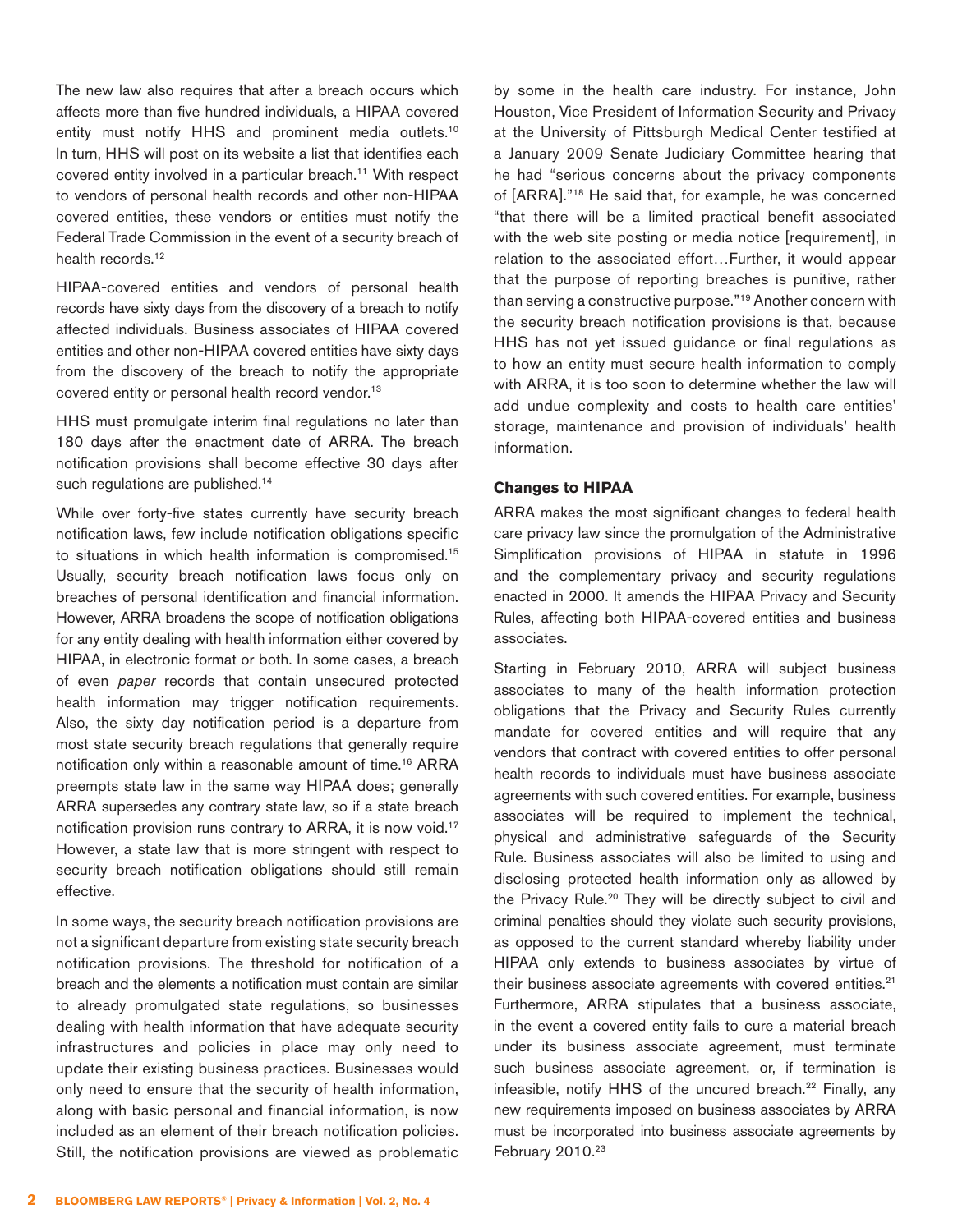With respect to HIPAA's "minimum necessary" standard (i.e. a covered entity must make reasonable efforts to limit protected health information to the minimum necessary to accomplish the intended purpose of the use, disclosure or request), a covered entity, under ARRA, must limit the use, disclosure, or request of protected health information to a limited data set to the extent practicable.<sup>24</sup> A limited data set consists of protected health information from which an extensive list of personal identifiers is removed[.25](#page-5-24) In the past, the use of limited data sets were contemplated only in situations where clinical research or public health activities were conducted; limited data sets were not linked to compliance with the minimum necessary rule. With these changes, covered entities will need to make use of limited data sets more frequently when disclosing health records, and this will inevitably increase their administrative burden. This provision is a clear victory for privacy advocates as it adds more restrictive limitations to the disclosure of protected health information. However, one could argue that it provides needed clarity to the minimum necessary rule from which providers and other covered entities will eventually benefit as well.

For entities that use or maintain electronic health records, ARRA eliminates the exception under the HIPAA Privacy Rule that allows covered entities to exclude from their accounting to individuals disclosures of protected health information related to treatment, payment and health care operations.[26](#page-5-25) This effectively means that a health care provider, insurer or any other covered entity using electronic health records will be subject to much more extensive reporting requirements, as disclosures related to treatment, payment and health care operations arguably make up the bulk of disclosures made by covered entities. ARRA also places a substantial new burden on certain business associates with respect to accounting for disclosures. It gives a covered entity the option to either directly account for disclosures of business associates acting on its behalf or to provide a list of business associates to be contacted by the individual requesting an accounting so that the business associate must report its own disclosures of protected health information[.27](#page-5-26)

In addition to the Privacy Rule's already existing provisions as to when an authorization is required for disclosures of protected health information, ARRA generally prohibits the sale of protected health information in certain instances unless a covered entity obtains a valid authorization that includes "a specification of whether the protected health information can be further exchanged for remuneration by the entity receiving protected health information.["28](#page-5-27)

Also significant are the changes that ARRA makes to current practices regarding marketing under the HIPAA Privacy Rule. Specifically, the new law narrows restrictions on use of protected health information for marketing purposes[.29](#page-5-28) Current exceptions to HIPAA marketing rule, such as the one permitting communications encouraging purchase or use of products or services in connection with treatment or case management/care coordination are not allowed under the amendments that ARRA makes to the Privacy Rule if a covered entity is paid to make the communication unless (1) the marketing communication merely describes a currently prescribed drug or biologic for an individual and payment for such communication is reasonable in amount; (2) a covered entity obtains a written authorization from an individual; or (3) a business associate makes the communication consistent with the business associate agreement between it and a covered entity.<sup>30</sup> This revision to the Privacy Rule could be characterized as potentially overbroad, as it could inadvertently limit the paid promotion of preventive healthcare measures that are intended to result in a public benefit as well as restricting marketing communications which are simply designed to promote a particular product to maximize profits.

ARRA enhances penalties for non-compliance with HIPAA by increasing civil monetary penalties, as it correlates such fines to the level of a particular violator's intent.<sup>31</sup> It also strengthens HIPAA enforcement mechanisms by authorizing state attorneys general to enforce violations of the HIPAA privacy and security rules against covered entities as well as business associates under certain circumstances.<sup>32</sup> Privacy advocates welcome this change, as Ashley Katz, executive director of the group Patient Privacy Rights, points out that federal enforcement of HIPAA has been "virtually non-existent", with the notable exception of the recent Federal Trade Commission action against CVS Caremark Corp.<sup>33</sup> However, industry representatives such as Patty Goldman of the American Hospital Association are not enthusiastic about the increased enforcement measures. Goldman stated that "We don't need 51 more interpretations" of the legal and regulatory requirements of the HIPAA privacy rules which now are subject to federal enforcement."[34](#page-5-33)

### **The Impact on Health Care Entities and Other Businesses Involved with Health Records**

The substantial changes to HIPAA and the new regulation of electronic health records signals a marked shift by the federal government to control the flow of health information as it prepares to make unprecedented amounts of money available for health information technology initiatives. While they are potentially burdensome, they will ultimately regulate a more robust health care information technology sector. The day-to-day costs of administering a more highly regulated health information technology environment may increase, but, in the long run, we can hope that, as President Obama said in an address in January 2009, computerizing America's medical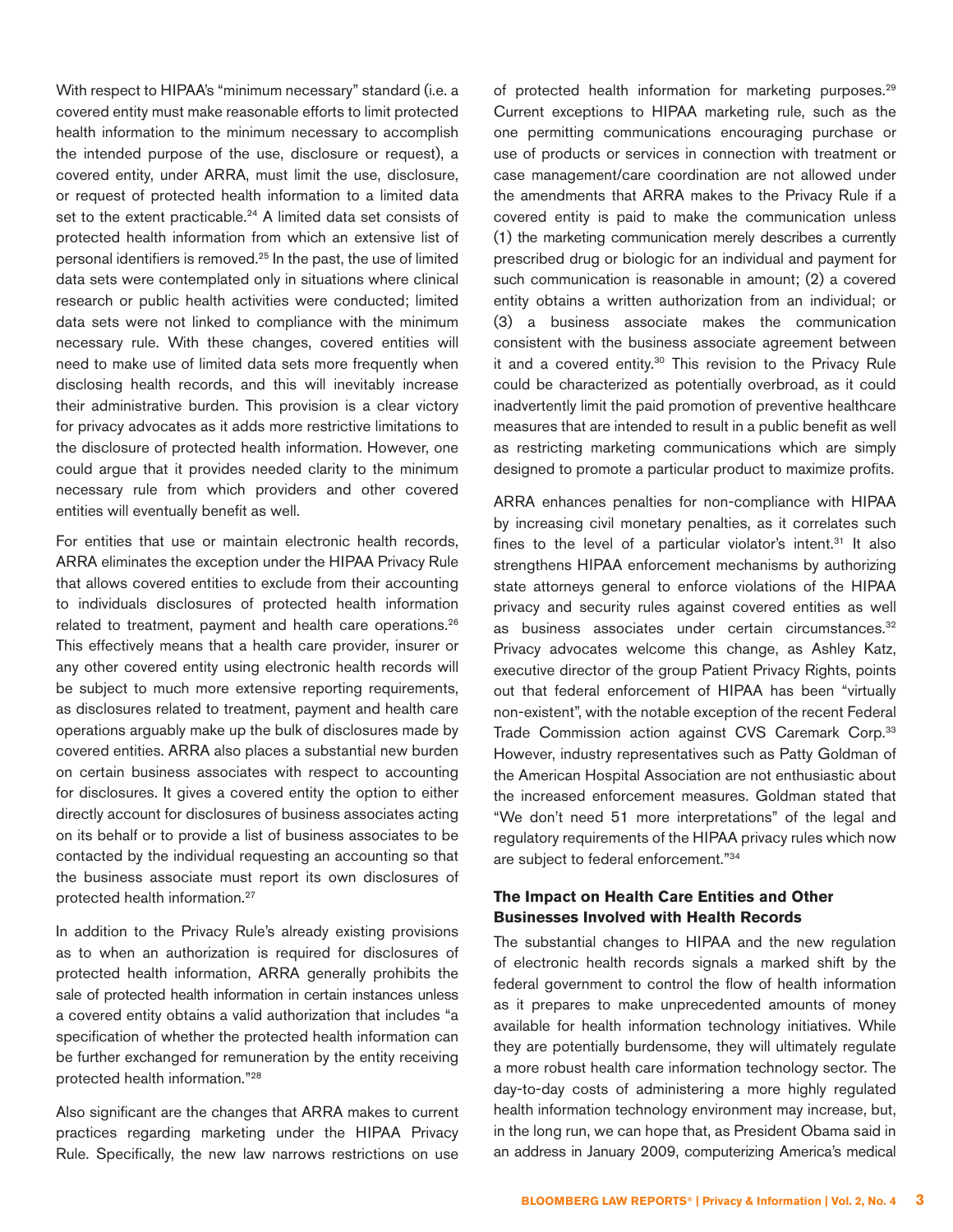records "won't just save billions of dollars and thousands of jobs – it will save lives by reducing the deadly but preventable medical errors that pervade our healthcare system."[35](#page-5-34)

To prepare for the changes in the law described above, and for more detailed regulations that HHS will promulgate in the near future, health care entities and other entities that are business associates and/or deal with electronic and personal health records should review their existing privacy policies and procedures and update them to reflect the new requirements with respect to HIPAA, security breach notification, and other relevant aspects of ARRA. Covered entities in particular should review and modify their business associate agreements to comply with the new obligations for business associates. Non-covered entities that are business associates face greatly increased compliance obligations and will need to implement administrative, technical and physical safeguards by developing policies and procedures, as business associates now face direct liability for noncompliance with certain provisions of HIPAA, as discussed previously. Non-compliance with federal privacy law can now result in even larger civil monetary penalties. Lastly, and of great significance, is the fact that with the increased risk of public exposure resulting from ARRA's security breach notification requirements, companies doing business in the healthcare sector should take all measures necessary to ensure that protected health information is held securely to guard against unauthorized access.

Linda A. Malek is a partner at Moses & Singer LLP, chair of the firm's Healthcare practice group and co-chair of the firm's Privacy practice group. Jay D. Meisel is an associate in the firm's Healthcare and Privacy practice groups. Moses & Singer counsels a variety of entities in the healthcare industry and other industry sectors on matters related to privacy and security. For more information on this topic, please contact Linda A. Malek at lmalek@mosessinger.com or 212-554-7814 or Jay D. Meisel at jmeisel@mosessinger.com or 212-554-7823. For further information about Moses & Singer LLP, please visit www.mosessinger.com.

- <span id="page-5-7"></span><span id="page-5-6"></span><sup>8</sup> Id. at 13407
- <span id="page-5-8"></span> $9$   $Id.$
- <span id="page-5-9"></span><sup>10</sup> Id. at 13402.
- <span id="page-5-10"></span> $11$  *Id.*
- <span id="page-5-11"></span> $12$  *Id.*
- <span id="page-5-12"></span><sup>13</sup> Id. at 13407.
- <span id="page-5-13"></span><sup>14</sup> Id. at 13402.

<span id="page-5-14"></span><sup>15</sup> California and Arkansas are notable exceptions; each has security breach notification requirements with respect to "medical information" and California also includes "insurance information."

<span id="page-5-15"></span><sup>16</sup> For example, New York's security breach notification law states: "The disclosure shall be made in the most expedient time possible and without unreasonable delay." <sup>17</sup> American Recovery and Reinvestment Act of 2009 at §13421.

<span id="page-5-17"></span><span id="page-5-16"></span><sup>18</sup> Health IT: Protecting Americans' Privacy in the Digital Age: Hearing Before the Senate Comm. on the Judiciary, 111<sup>th</sup> Cong (2009) (statement of John Houston, Vice President of Information Security and Privacy University of Pittsburgh Medical Center). <sup>19</sup> Id.

<span id="page-5-19"></span><span id="page-5-18"></span><sup>20</sup> American Recovery and Reinvestment Act of 2009 at §§ 13401 and 13404.

<span id="page-5-25"></span><span id="page-5-24"></span><sup>26</sup> American Recovery and Reinvestment Act of 2009 at § 13405.

<span id="page-5-30"></span><sup>31</sup> American Recovery and Reinvestment Act of 2009 at § 13410.

- <span id="page-5-32"></span><sup>33</sup> Stakeholders Disagree on Whether Stimulus Breach Notice is Positive. BNA Privacy
- & Security Law Report, March 2, 2009, at 329.
- <span id="page-5-33"></span> $34$  Id.
- <span id="page-5-34"></span><sup>35</sup> President-elect Barack Obama, Address at George Mason University (January 8, 2009).

<span id="page-5-0"></span><sup>&</sup>lt;sup>1</sup> See e.g. American Hospital Association. "Continued Progress: Hospital Use of Information Technology" (2007) at 3. (In late 2006, approximately 11 percent of hospitals had a fully implemented EHR system).

<span id="page-5-1"></span><sup>&</sup>lt;sup>2</sup> As defined in ARRA, an electronic health record is an electronic record of healthrelated information on an individual that is created, gathered, managed, and consulted by authorized health care clinicians and staff. A personal health record is an electronic record of individually identifiable health information on an individual that can be drawn from multiple sources and that is managed, shared and controlled by or for the individual. American Recovery and Reinvestment Act of 2009, Pub. L. No. 111-5, § 13400. <sup>3</sup> Id. at § 13402.

<span id="page-5-3"></span><span id="page-5-2"></span> $4$  Id.

<span id="page-5-4"></span> $5/d$ 

<span id="page-5-5"></span> $6$  Id. <sup>7</sup> Id.

<span id="page-5-20"></span> $21$  *Id.* 

<span id="page-5-21"></span><sup>22</sup> Id. at 13404. <sup>23</sup> Id. at §§ 13401 and 13404.

<span id="page-5-22"></span>

<span id="page-5-23"></span><sup>24</sup> Id. at § 13405. <sup>25</sup> 45 CFR Part 164.514(e)(11)

<span id="page-5-26"></span><sup>27</sup> Id.

<span id="page-5-27"></span><sup>28</sup> Id.

<span id="page-5-28"></span><sup>29</sup> Id at 13406.

<span id="page-5-29"></span> $30$  *Id.* 

<span id="page-5-31"></span><sup>32</sup> Id.